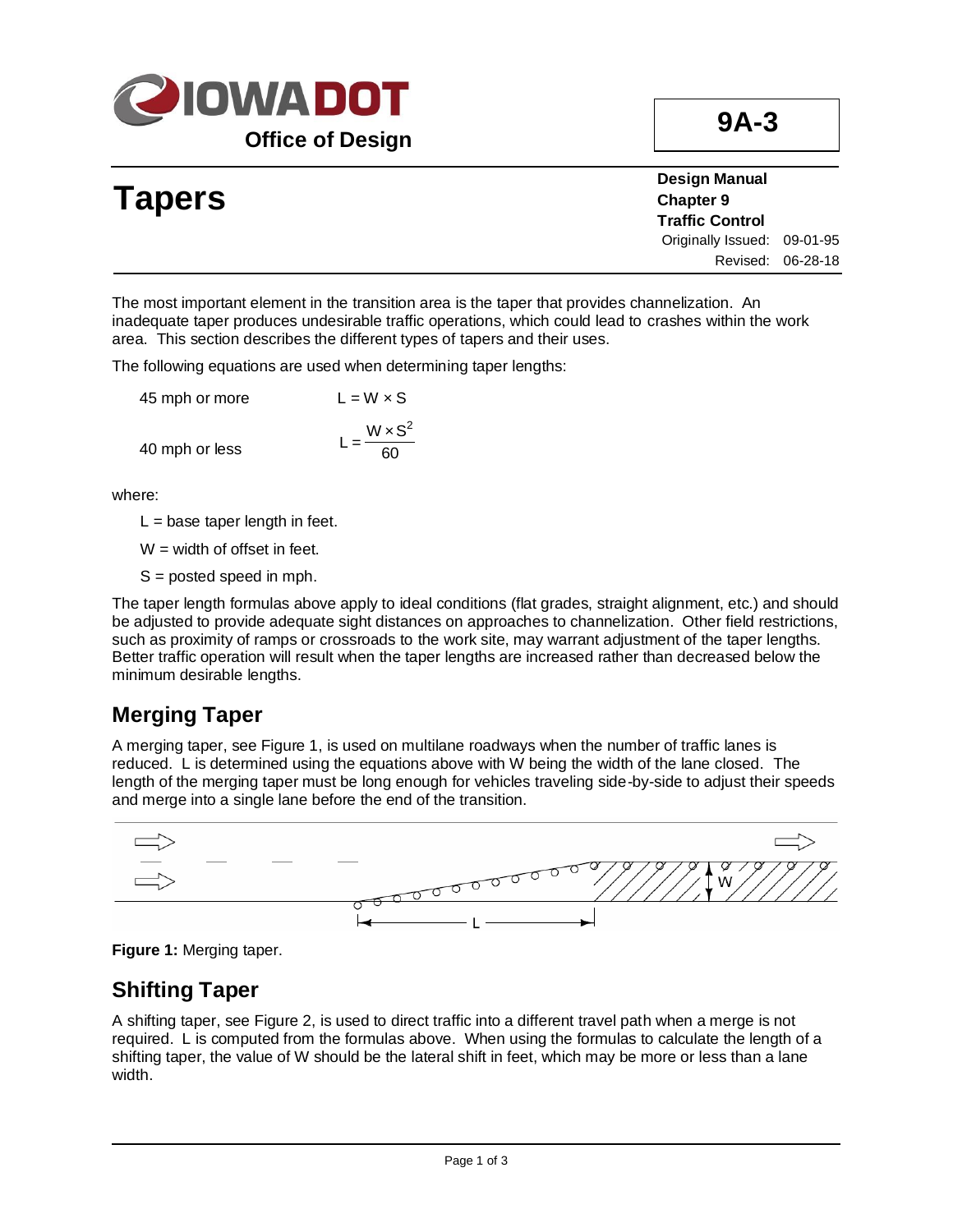

**Figure 2:** Shifting taper.

On high-speed facilities or facilities that carry high traffic volumes, the full values of L should be used where space is available in order to provide a high level of service. Similarly, any time existing pavement is available to do so, the full values of L should be used. If space or existing pavement isn't available to use full values of L, then 3L/4 should be use used. Shifting tapers should not be less than L/2 or 200 feet, whichever is greater. Shifting tapers shorter than 200 feet, regardless of the lateral shift, may lead to unsatisfactory operation.

An alternate method for shifting traffic is the use of horizontal curves designed for normal highway speeds, see Section [2D-1.](02d-01.pdf) Horizontal curves allow the completion of lateral shifting maneuvers in less longitudinal distance than shifting tapers. Horizontal curves work best when the lateral distance is large, as in the case of high speed median crossovers (see Section  $3E-3$ ). However, care must be exercised so that differences in highway geometry do not present a safety problem.

### **Shoulder Taper**

When a shoulder is closed on a high-speed facility, it should be treated as a closure of a portion of the roadway, and the work area on the shoulder should be preceded by a shoulder taper, see Figure 3. Shoulder tapers should have a minimum length of L/3 where L is computed using the formulas on page 1 with W being the width of the shoulder. Refer to Standard Road Plan[s TC-202](../SRP/IndividualStandards/tc202.pdf) and [TC-402.](../SRP/IndividualStandards/tc402.pdf)



**Figure 3:** Shoulder taper.

### **Two-way Traffic Taper**

Two-way traffic tapers, see Figure 4, are used in advance of a work area that occupies a portion of a twoway roadway in such a way that traffic from each direction must alternate through the work area. Traffic is controlled by a flagger or a temporary signal device. In this situation, a short taper having a maximum length of 100 feet should be used to direct traffic into the one-lane section. A longer taper encourages high-speed and early lane changes, possibly directing motorists into opposing traffic.



**Figure 4:** Two-way traffic taper.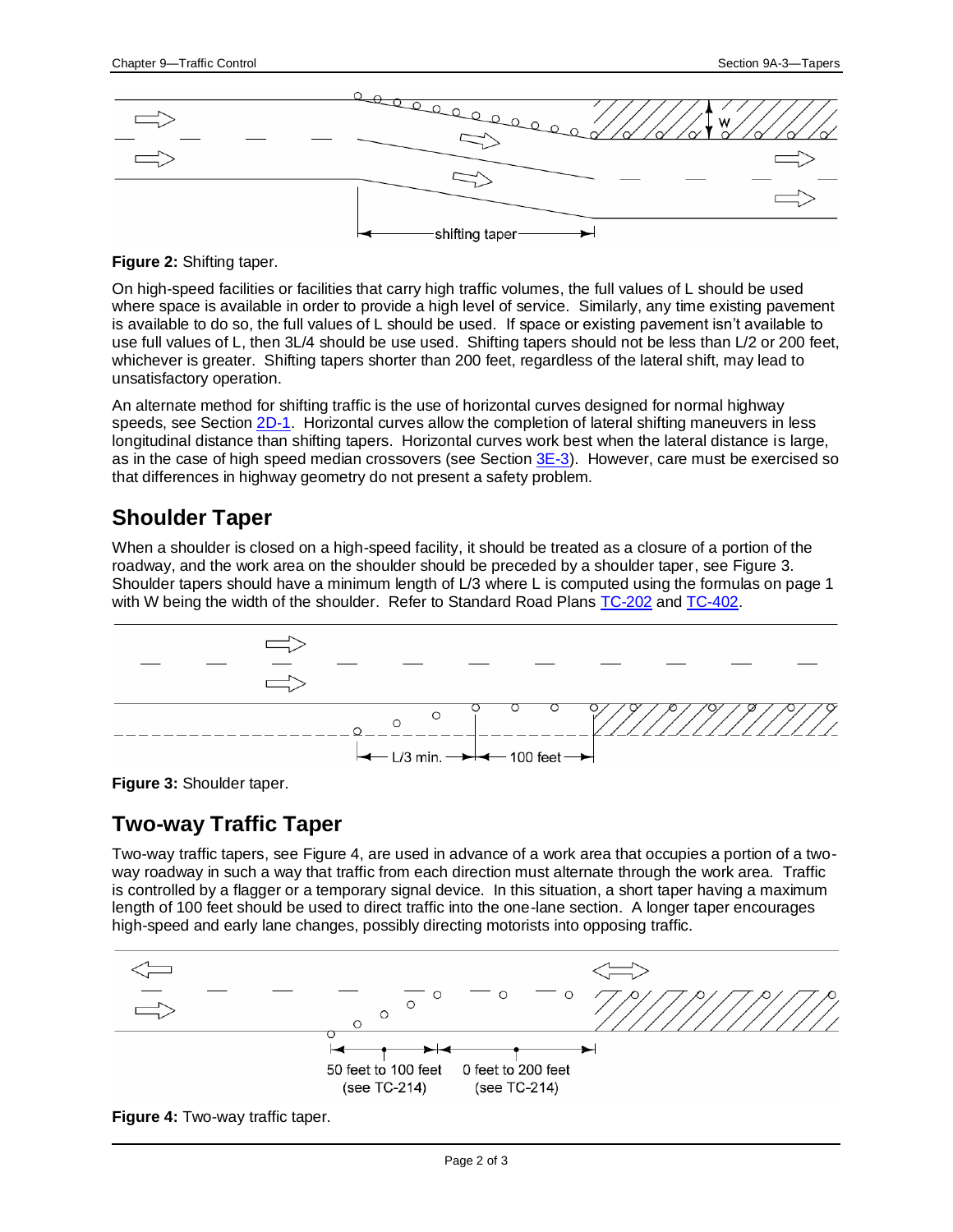## **Distance between Tapers**

Sometimes several tapers must be used together in a series to provide adequate traffic control. When multiple tapers are used, sufficient distance must be maintained between them to give the motorist time to prepare for the next maneuver. Additional signing may be necessary and the motorist needs time to process the information. Figure 5 shows examples of multiple taper use. Tapers should be carefully located and spaced to accommodate traffic at ramps and intersections, particularly in urban areas.



**Figure 5:** Use of multiple tapers.

## **Spacing of Channelizing Devices in Tapers**

Refer to Section **9B-3**.